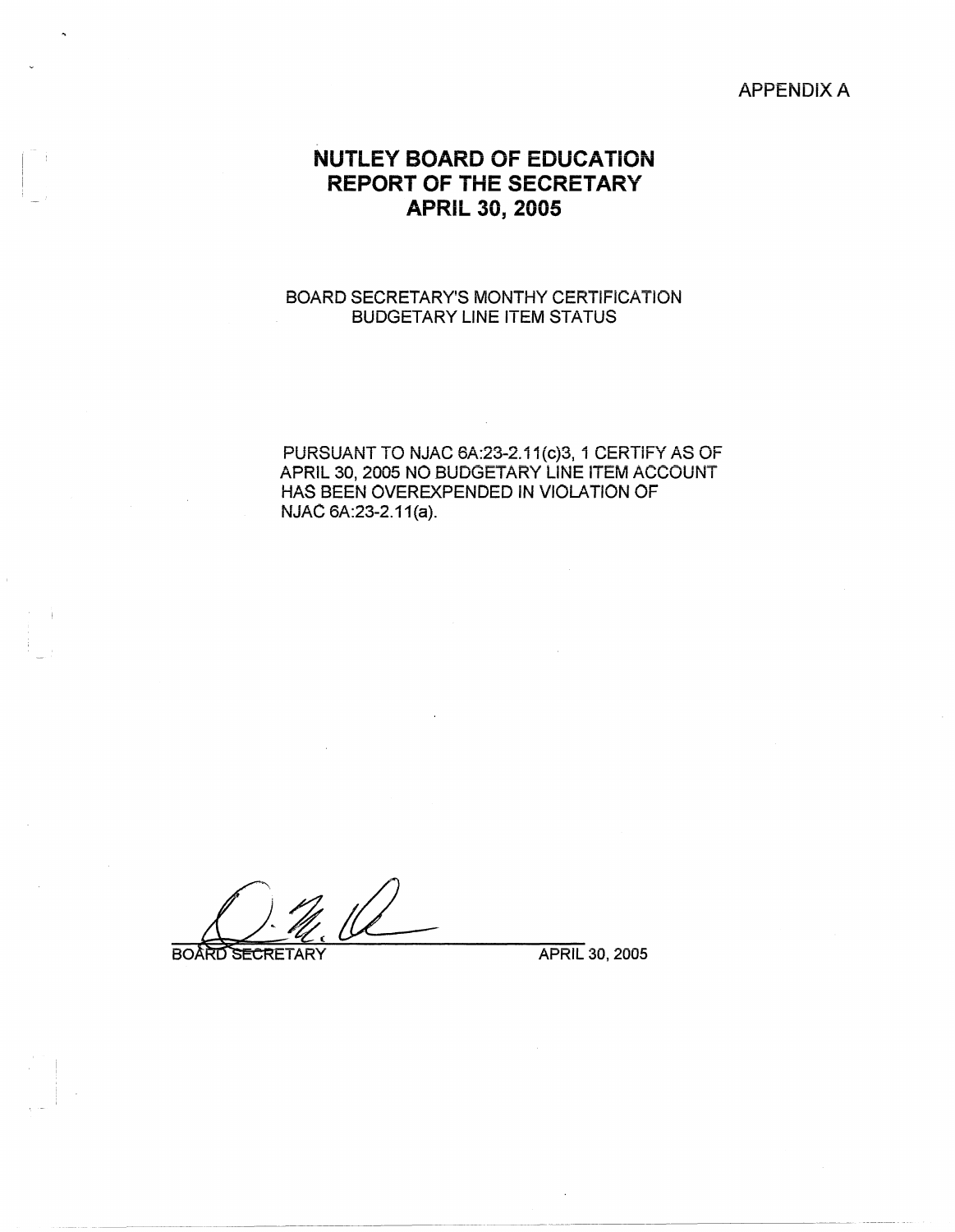$\sim$ 

| <b>Starting date</b> | 7/1/04<br>Ending date 4/30/05               | <b>Fund: 10</b>     |                 |
|----------------------|---------------------------------------------|---------------------|-----------------|
|                      | <b>Assets and Resources</b><br>Assets:      |                     |                 |
| 101                  | Cash in bank                                |                     | \$2,423,839.35  |
| $102 - 106$          | Cash Equivalents                            |                     | \$3,900.00      |
| 111                  | Investments                                 |                     | \$0.00          |
| 116                  | Capital Reserve Account                     |                     | \$118,739.16    |
| 121                  | Tax levy Receivable                         |                     | \$6,482,458.00  |
|                      | Accounts Receivable:                        |                     |                 |
| 132                  | Interfund                                   | \$8,234.85          |                 |
| 141                  | Intergovernmental - State                   | \$1,309,991.12      |                 |
| 142                  | Intergovernmental - Federal                 | \$0.00              |                 |
| 143                  | Intergovernmental - Other                   | \$55,647.30         |                 |
| 153, 154             | Other (net of estimated uncollectable of \$ | \$33,118.20         | \$1,406,991.47  |
|                      | Loans Receivable:                           |                     |                 |
| 131                  | Interfund                                   | \$0.00              |                 |
| 151, 152             | Other (Net of estimated uncollectable of \$ | \$0.00              | \$0.00          |
|                      | <b>Other Current Assets</b>                 |                     | \$0.00          |
|                      | <b>Resources:</b>                           |                     |                 |
| 301                  | <b>Estimated revenues</b>                   | \$43,394,228.00     |                 |
| 302                  | Less revenues                               | $(\$43,752,477.23)$ | (\$358, 249.23) |
|                      | <b>Total assets and resources</b>           |                     | \$10,077,678.75 |
|                      | <b>Liabilities and fund equity</b>          |                     |                 |
|                      | Liabilities:                                |                     |                 |
| 411                  | Intergovernmental accounts payable - state  |                     | \$0.00          |
| 421                  | Accounts payable                            |                     | \$1,939.60      |
| 431                  | Contracts payable                           |                     | \$0.00          |
| 451                  | Loans payable                               |                     | \$0.00          |
| 481                  | Deferred revenues                           |                     | \$0.00          |
|                      | Other current liabilities                   |                     | \$0.00          |
|                      | <b>Total liabilities</b>                    |                     | \$1,939.60      |

 $\sim$   $\sim$   $\sim$   $\sim$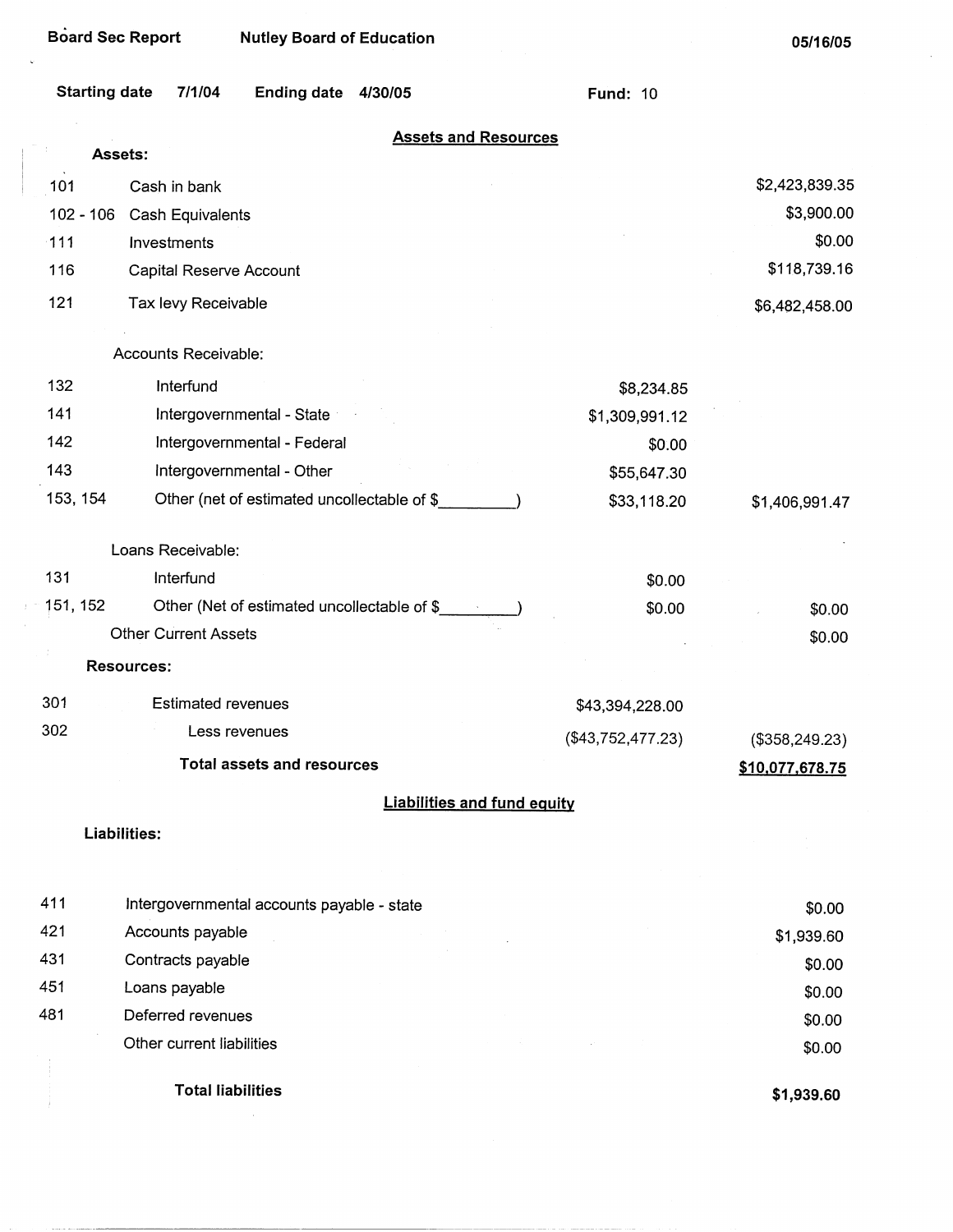| <b>Starting date</b> | <b>Ending date</b><br>7/1/04                           | 4/30/05           |                   | <b>Fund: 10</b>   |                 |
|----------------------|--------------------------------------------------------|-------------------|-------------------|-------------------|-----------------|
| <b>Fund Balance:</b> |                                                        |                   |                   |                   |                 |
| Appropriated:        |                                                        |                   |                   |                   |                 |
| 753,754              | Reserve for encumbrances                               |                   |                   | \$6,744,603.35    |                 |
| 761                  | Capital reserve account - July                         |                   |                   | \$116,706.45      |                 |
| 604                  | Add: Increase in capital reserve                       |                   |                   | \$0.00            |                 |
| 307                  | Less: Budgeted w/d from capital reserve eligible costs |                   |                   | \$0.00            |                 |
| 309                  | Less: Budgeted w/d from capital reserve excess costs   |                   |                   | \$0.00            | \$116,706.45    |
| 762                  | Adult education programs                               |                   |                   | \$0.00            |                 |
| 751,752,76x          | Other reserves                                         |                   |                   | \$0.00            |                 |
| 601                  | Appropriations                                         |                   | \$42,786,146.92   |                   |                 |
| 602                  | Less: Expenditures                                     | (\$35,000,704.28) |                   |                   |                 |
|                      | Encumbrances                                           | (\$6,744,572.93)  | (\$41,745,277.21) | \$1,040,869.71    |                 |
|                      | Total appropriated                                     |                   |                   | \$7,902,179.51    |                 |
| Unappropriated:      |                                                        |                   |                   |                   |                 |
| 770                  | Fund balance, July 1                                   |                   |                   | \$1,314,654.04    |                 |
| 303                  | Budgeted fund balance                                  |                   |                   | \$858,905.60      |                 |
|                      | Total fund balance                                     |                   |                   |                   | \$10,075,739.15 |
|                      | <b>Total liabilities and fund equity</b>               |                   |                   |                   | \$10,077,678.75 |
|                      | <b>Recapitulation of Budgeted Fund Balance:</b>        |                   |                   |                   |                 |
|                      |                                                        |                   | <b>Budgeted</b>   | <b>Actual</b>     | Variance        |
| Appropriations       |                                                        |                   | \$42,786,146.92   | \$41,745,277.21   | \$1,040,869.71  |
| Revenues             |                                                        |                   | (\$43,394,228.00) | (\$43,752,477.23) | \$358,249.23    |
| Subtotal             |                                                        |                   | (\$608,081.08)    | (\$2,007,200.02)  | \$1,399,118.94  |
|                      | Change in capital reserve account:                     |                   |                   |                   |                 |
|                      | Disse to concern to sensor                             |                   | 0 <sub>0</sub>    | 000074            | (0.002)         |

Plus - Increase in reserve \$0.00 Less - Withdrawal from reserve **\$0.00** Subtotal (\$608,081.08) Less: Adjustment for prior year (\$250,824.52) Budgeted fund balance (\$858,905.60) \$2,032.71 \$0.00 (\$2,005,167.31) (\$250,824.52) (\$2,255,991.83) (\$2,032.71) \$1,397,086.23 \$1,397,086.23

Prepared and submitted by:

Board Secretary

*I*  Date

**Board Sec Report Nutley Board of Education** 

**05/16/05**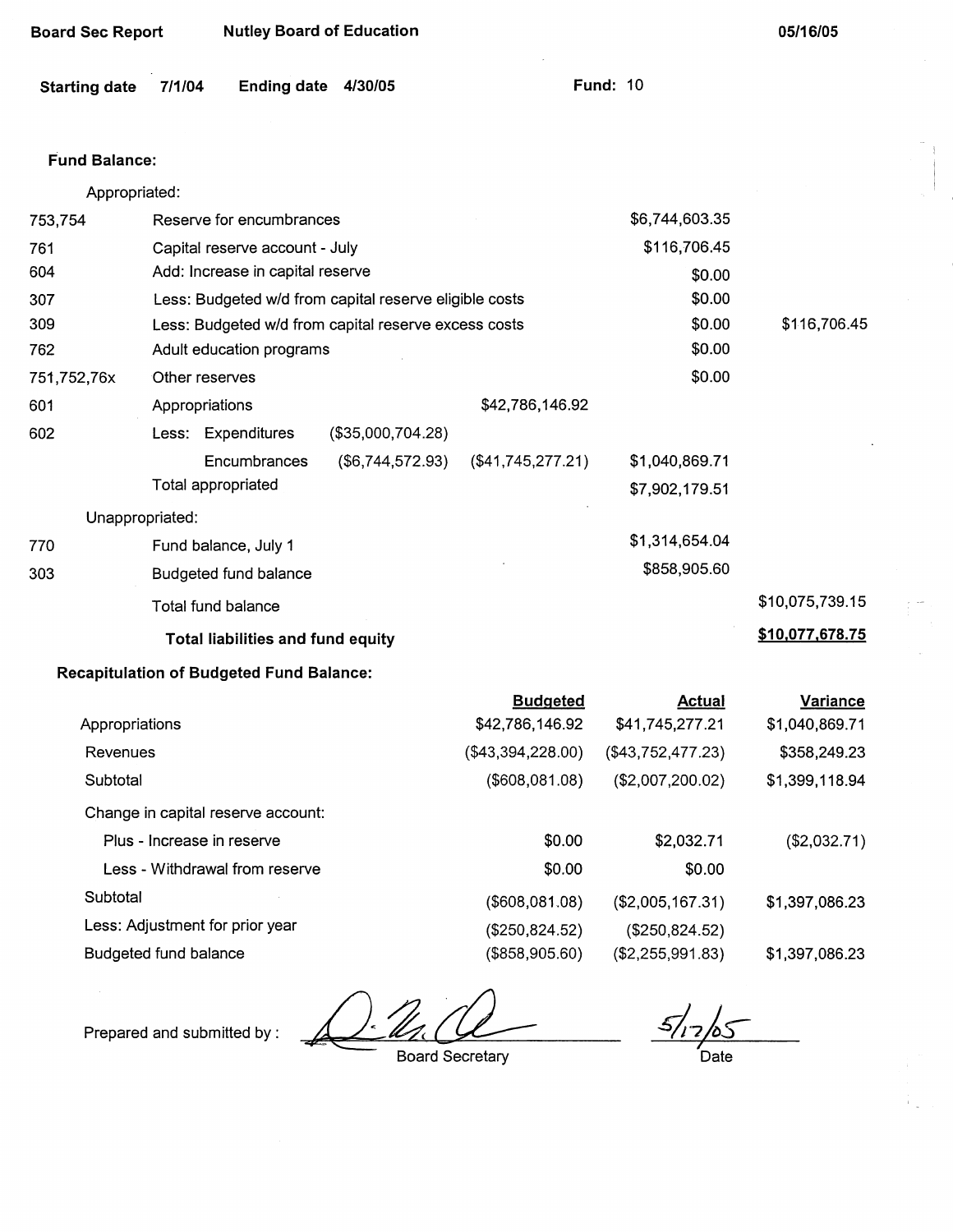L,

**05/16/05** 

 $\bar{\omega}$ 

| <b>Starting date</b> | Ending date 4/30/05<br>7/1/04               |                                    | <b>Fund: 20</b>  |                     |
|----------------------|---------------------------------------------|------------------------------------|------------------|---------------------|
| Assets:              |                                             | <b>Assets and Resources</b>        |                  |                     |
| Cash in bank<br>101  |                                             |                                    |                  | \$152,671.49        |
| $102 - 106$          | <b>Cash Equivalents</b>                     |                                    |                  | \$0.00              |
| 111<br>Investments   |                                             |                                    |                  | \$0.00              |
| 116                  | Capital Reserve Account                     |                                    |                  | \$0.00              |
| 121                  | Tax levy Receivable                         |                                    |                  | \$0.00              |
|                      | Accounts Receivable:                        |                                    |                  |                     |
| 132                  | Interfund                                   |                                    | \$0.00           |                     |
| 141                  | Intergovernmental - State                   |                                    | \$694.07         |                     |
| 142                  | Intergovernmental - Federal                 |                                    | \$440.96         |                     |
| 143                  | Intergovernmental - Other                   |                                    | \$0.00           |                     |
| 153, 154             | Other (net of estimated uncollectable of \$ |                                    | \$0.00           | \$1,135.03          |
| Loans Receivable:    |                                             |                                    |                  |                     |
| 131                  | Interfund                                   |                                    | \$0.00           |                     |
| 151, 152             | Other (Net of estimated uncollectable of \$ |                                    | \$0.00           | \$0.00              |
|                      | <b>Other Current Assets</b>                 |                                    |                  | \$0.00              |
| <b>Resources:</b>    |                                             |                                    |                  |                     |
| 301                  | <b>Estimated revenues</b>                   |                                    | \$1,452,998.00   |                     |
| 302                  | Less revenues                               |                                    | (\$1,078,084.85) | \$374,913.15        |
|                      | <b>Total assets and resources</b>           |                                    |                  | <u>\$528,719.67</u> |
|                      |                                             | <b>Liabilities and fund equity</b> |                  |                     |
| Liabilities:         |                                             |                                    |                  |                     |
| 411                  | Intergovernmental accounts payable - state  |                                    |                  | \$59,834.47         |
| 421                  | Accounts payable                            |                                    |                  | \$39,381.15         |
| 431                  | Contracts payable                           |                                    |                  | \$0.00              |
| 451<br>Loans payable |                                             |                                    |                  | \$0.00              |
| 481                  | Deferred revenues                           |                                    |                  | \$93,127.36         |
|                      | Other current liabilities                   |                                    |                  | \$257.80            |
|                      | <b>Total liabilities</b>                    |                                    |                  | \$192,600.78        |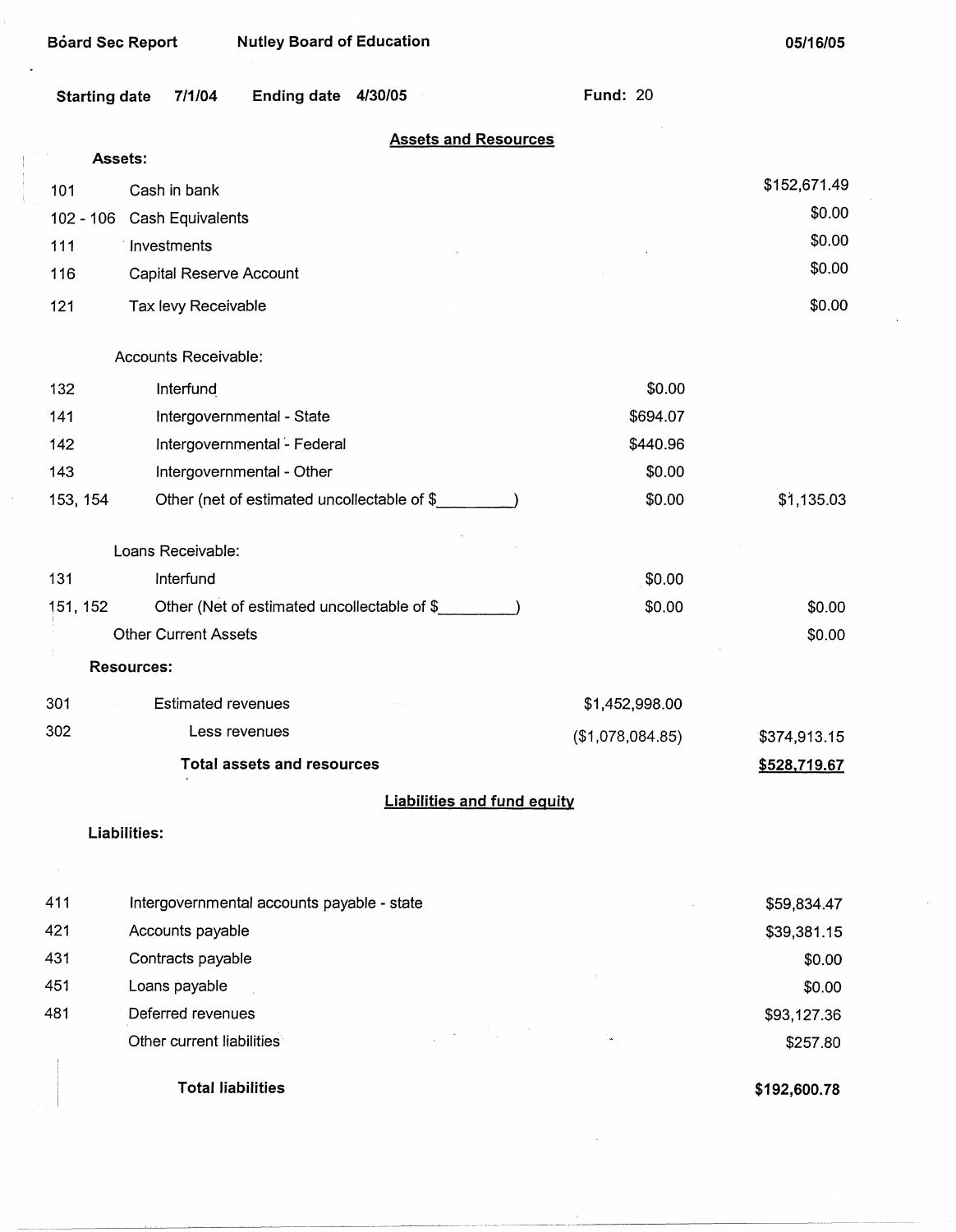| <b>Board Sec Report</b> |                            | <b>Nutley Board of Education</b>                |                                                        |                  |                  | 05/16/05        |
|-------------------------|----------------------------|-------------------------------------------------|--------------------------------------------------------|------------------|------------------|-----------------|
| <b>Starting date</b>    | 7/1/04                     | <b>Ending date</b>                              | 4/30/05                                                |                  | <b>Fund: 20</b>  |                 |
| <b>Fund Balance:</b>    |                            |                                                 |                                                        |                  |                  |                 |
| Appropriated:           |                            |                                                 |                                                        |                  |                  |                 |
| 753,754                 |                            | Reserve for encumbrances                        |                                                        |                  | \$68,917.35      |                 |
| 761                     |                            | Capital reserve account - July                  |                                                        |                  | \$0.00           |                 |
| 604                     |                            | Add: Increase in capital reserve                |                                                        |                  | \$0.00           |                 |
| 307                     |                            |                                                 | Less: Budgeted w/d from capital reserve eligible costs |                  | \$0.00           |                 |
| 309                     |                            |                                                 | Less: Budgeted w/d from capital reserve excess costs   |                  | \$0.00           | \$0.00          |
| 762                     |                            | Adult education programs                        |                                                        |                  | \$0.00           |                 |
| 751,752,76x             | Other reserves             |                                                 |                                                        |                  | \$0.00           |                 |
| 601                     | Appropriations             |                                                 |                                                        | \$1,599,119.40   |                  |                 |
| 602                     |                            | Less: Expenditures                              | (\$1,134,443.38)                                       |                  |                  |                 |
|                         |                            | Encumbrances                                    | (\$108, 298.30)                                        | (\$1,242,741.68) | \$356,377.72     |                 |
|                         | Total appropriated         |                                                 |                                                        |                  | \$425,295.07     |                 |
| Unappropriated:         |                            |                                                 |                                                        |                  |                  |                 |
| 770                     |                            | Fund balance, July 1                            |                                                        |                  | \$0.00           |                 |
| 303                     |                            | Budgeted fund balance                           |                                                        |                  | (\$89,176.18)    |                 |
|                         |                            | Total fund balance                              |                                                        |                  |                  | \$336,118.89    |
|                         |                            | Total liabilities and fund equity               |                                                        |                  |                  | \$528,719.67    |
|                         |                            | <b>Recapitulation of Budgeted Fund Balance:</b> |                                                        |                  |                  |                 |
|                         |                            |                                                 |                                                        | <b>Budgeted</b>  | <b>Actual</b>    | <b>Variance</b> |
| Appropriations          |                            |                                                 |                                                        | \$1,599,119.40   | \$1,242,741.68   | \$356,377.72    |
| Revenues                |                            |                                                 |                                                        | (\$1,452,998.00) | (\$1,078,084.85) | (\$374,913.15)  |
| Subtotal                |                            |                                                 |                                                        | \$146,121.40     | \$164,656.83     | (\$18,535.43)   |
|                         |                            | Change in capital reserve account:              |                                                        |                  |                  |                 |
|                         | Plus - Increase in reserve |                                                 |                                                        | \$0.00           | \$0.00           | \$0.00          |
|                         |                            | Less - Withdrawal from reserve                  |                                                        | \$0.00           | \$0.00           |                 |
| Subtotal                |                            |                                                 |                                                        | \$146,121.40     | \$164,656.83     | (\$18,535.43)   |
|                         |                            | Less: Adjustment for prior year                 |                                                        | (\$56,945.22)    | (\$56,945.22)    |                 |

Budgeted fund balance \$89,176.18

Prepared and submitted by :  $\frac{1}{\sqrt{U}}$ , the Board Secretary

 $5/7/5$ Date

\$107,711.61

(\$18,535.43)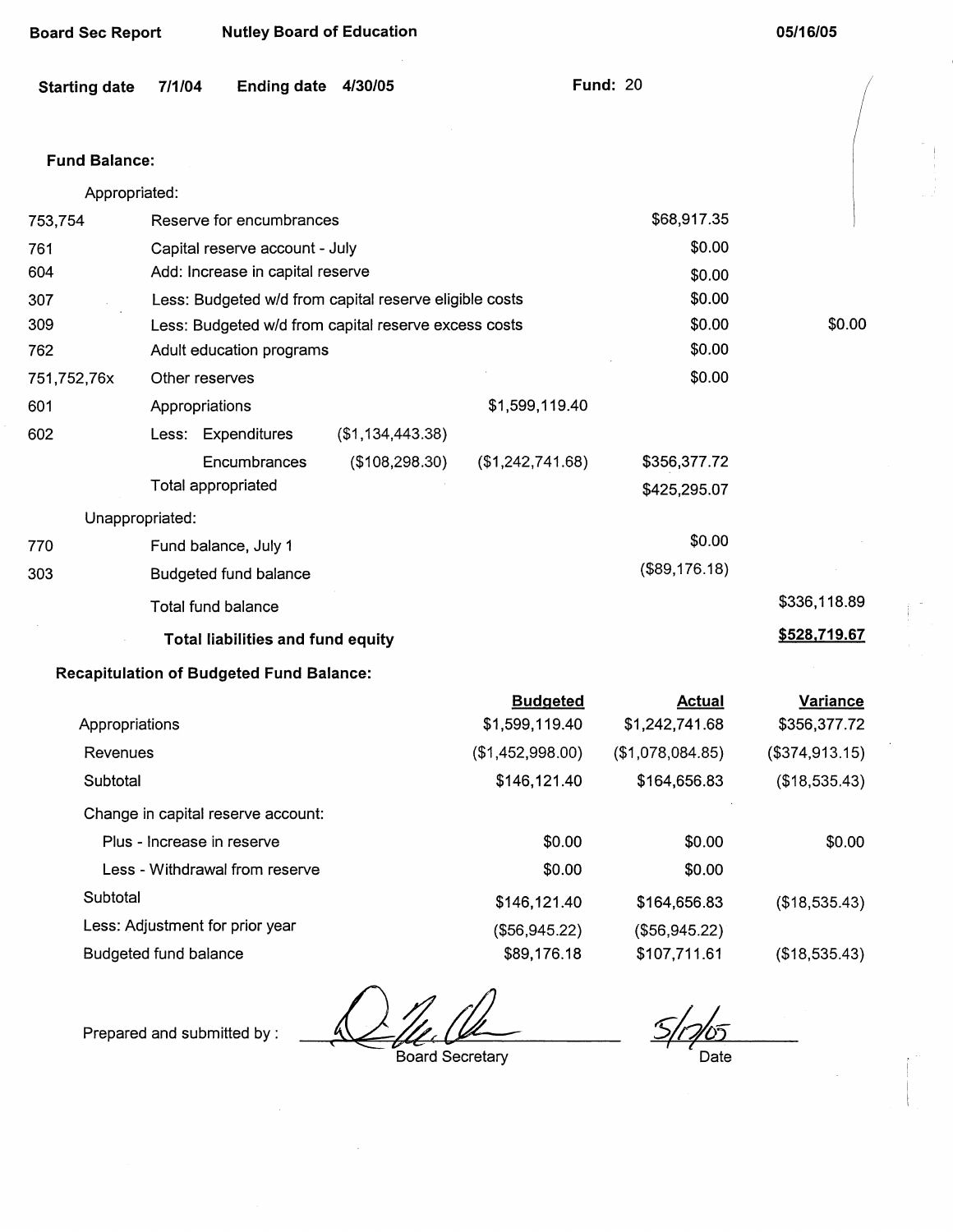|             | <b>Starting date</b><br>7/1/04<br>Ending date 4/30/05 | <b>Fund: 30</b>   |                   |
|-------------|-------------------------------------------------------|-------------------|-------------------|
|             | <b>Assets and Resources</b><br>Assets:                |                   |                   |
| 101         | Cash in bank                                          |                   | \$14,089,211.65   |
| $102 - 106$ | Cash Equivalents                                      |                   | \$0.00            |
| 111         | Investments                                           |                   | \$0.00            |
| 116         | Capital Reserve Account                               |                   | \$0.00            |
| 121         | Tax levy Receivable                                   |                   | \$0.00            |
|             | Accounts Receivable:                                  |                   |                   |
| 132         | Interfund                                             | \$0.00            |                   |
| 141         | Intergovernmental - State                             | \$1,744,416.75    |                   |
| 142         | Intergovernmental - Federal                           | \$0.00            |                   |
| 143         | Intergovernmental - Other                             | \$0.00            |                   |
| 153, 154    | Other (net of estimated uncollectable of \$           | \$0.00            | \$1,744,416.75    |
|             | Loans Receivable:                                     |                   |                   |
| 131         | Interfund                                             | \$0.00            |                   |
| $-151, 152$ | Other (Net of estimated uncollectable of \$           | \$0.00            | \$0.00            |
|             | <b>Other Current Assets</b>                           |                   | \$0.00            |
|             | <b>Resources:</b>                                     |                   |                   |
| 301         | <b>Estimated revenues</b>                             | \$0.00            |                   |
| 302         | Less revenues                                         | (\$16,600,272.79) | (\$16,600,272.79) |
|             | <b>Total assets and resources</b>                     |                   | ( \$766, 644.39)  |
|             | <b>Liabilities and fund equity</b>                    |                   |                   |
|             | Liabilities:                                          |                   |                   |
|             |                                                       |                   |                   |
| 411         | Intergovernmental accounts payable - state            |                   | \$0.00            |
| 421         | Accounts payable                                      |                   | \$284,104.27      |
| 431         | Contracts payable                                     |                   | \$0.00            |
| 451         | Loans payable                                         |                   | \$0.00            |
| 481         | Deferred revenues                                     |                   | \$1,939,323.65    |
|             | Other current liabilities                             |                   | \$8,226.80        |
|             | <b>Total liabilities</b>                              |                   | \$2,231,654.72    |

 $\bar{z}$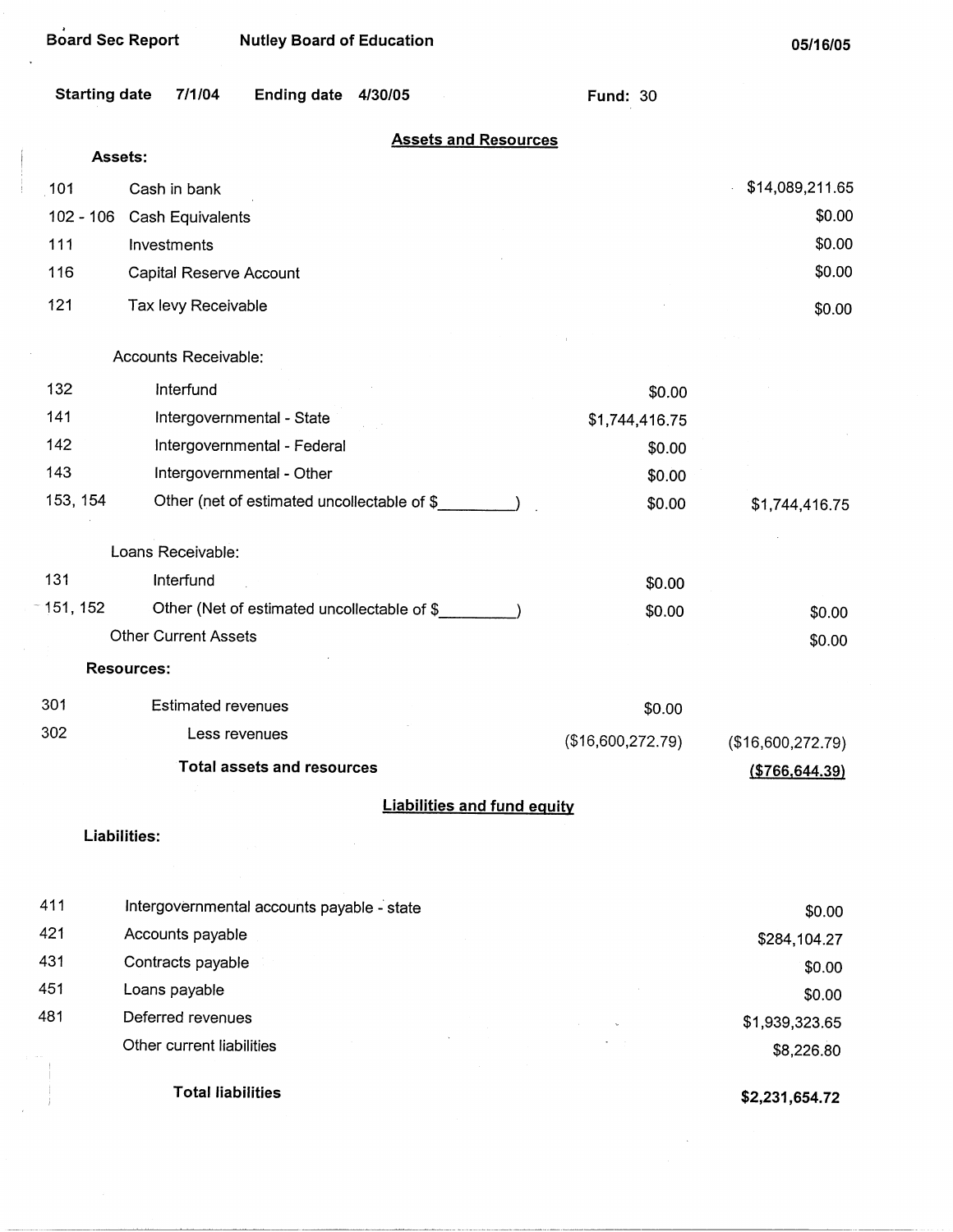| <b>Board Sec Report</b> |                 | <b>Nutley Board of Education</b>                |                                                        |                  |                                      | 05/16/05         |
|-------------------------|-----------------|-------------------------------------------------|--------------------------------------------------------|------------------|--------------------------------------|------------------|
| <b>Starting date</b>    | 7/1/04          | <b>Ending date</b>                              | 4/30/05                                                |                  | <b>Fund: 30</b>                      |                  |
| <b>Fund Balance:</b>    |                 |                                                 |                                                        |                  |                                      |                  |
|                         | Appropriated:   |                                                 |                                                        |                  |                                      |                  |
| 753,754                 |                 | Reserve for encumbrances                        |                                                        |                  | \$586,272.51                         |                  |
| 761                     |                 | Capital reserve account - July                  |                                                        |                  | \$0.00                               |                  |
| 604                     |                 | Add: Increase in capital reserve                |                                                        |                  | \$0.00                               |                  |
| 307                     |                 |                                                 | Less: Budgeted w/d from capital reserve eligible costs |                  | \$0.00                               |                  |
| 309                     |                 |                                                 | Less: Budgeted w/d from capital reserve excess costs   |                  | \$0.00                               | \$0.00           |
| 762                     |                 | Adult education programs                        | \$0.00                                                 |                  |                                      |                  |
| 751,752,76x             |                 | Other reserves                                  |                                                        |                  | (\$1,678,717.60)                     |                  |
| 601                     |                 | Appropriations                                  |                                                        | \$1,846,833.26   |                                      |                  |
| 602                     |                 | Less: Expenditures                              | (\$2,620,100.45)                                       |                  |                                      |                  |
|                         |                 | Encumbrances<br>Total appropriated              | (\$859,690.78)                                         | (\$3,479,791.23) | (\$1,632,957.97)<br>(\$2,725,403.06) |                  |
|                         | Unappropriated: |                                                 |                                                        |                  |                                      |                  |
| 770                     |                 | Fund balance, July 1                            |                                                        |                  | \$0.00                               |                  |
| 303                     |                 | Budgeted fund balance                           |                                                        |                  | (\$272,896.05)                       |                  |
|                         |                 | <b>Total fund balance</b>                       |                                                        |                  |                                      | (\$2,998,299.11) |
|                         |                 | <b>Total liabilities and fund equity</b>        |                                                        |                  |                                      | ( \$766, 644.39) |
|                         |                 | <b>Recapitulation of Budgeted Fund Balance:</b> |                                                        |                  |                                      |                  |
|                         |                 |                                                 |                                                        | <b>Budgeted</b>  | <b>Actual</b>                        | <b>Variance</b>  |
|                         | Appropriations  |                                                 |                                                        | \$1,846,833.26   | \$3,479,791.23                       | (\$1,632,957.97) |
| Revenues                |                 |                                                 |                                                        | \$0.00           | (\$16,600,272.79)                    | \$16,600,272.79  |
| Subtotal                |                 |                                                 |                                                        | \$1,846,833.26   | (\$13,120,481.56)                    | \$14,967,314.82  |
|                         |                 | Change in capital reserve account:              |                                                        |                  |                                      |                  |
|                         |                 | Plus - Increase in reserve                      |                                                        | \$0.00           | \$0.00                               | \$0.00           |
|                         |                 | Less - Withdrawal from reserve                  |                                                        | \$0.00           | \$0.00                               |                  |

**Subtotal** 

Less: Adjustment for prior year

Budgeted fund balance

Prepared and submitted by :

Board Secretary

\$1,846,833.26 (\$1,573,937.21) \$272,896.05

Ďate

\$14,967,314.82

\$14,967,314.82

(\$13,120,481.56) (\$1,573,937.21) (\$14,694,418.77)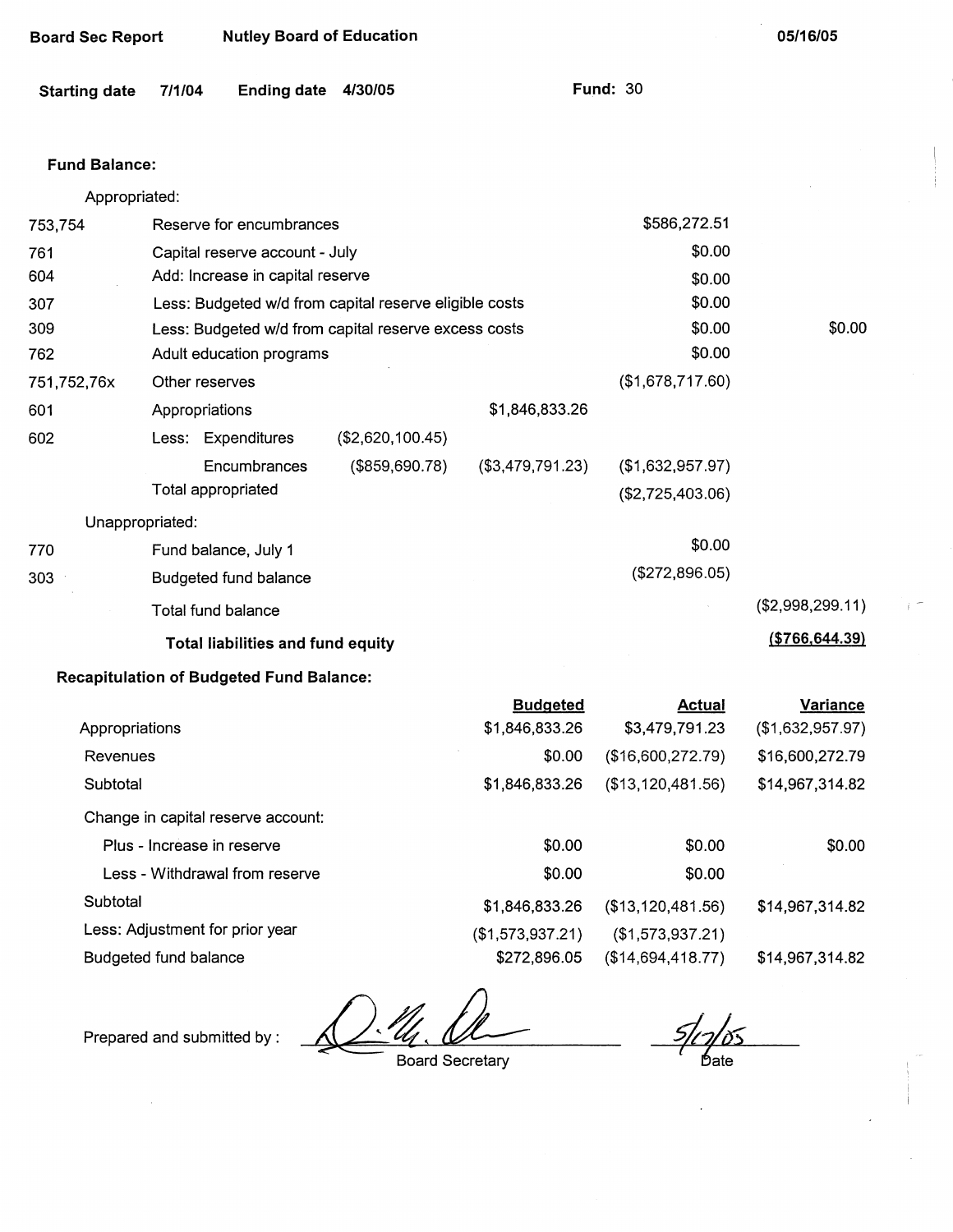$\bar{z}$ 

 $\hat{\boldsymbol{\theta}}$ 

| <b>Starting date</b> | 7/1/04<br><b>Ending date</b><br>4/30/05      | <b>Fund: 40</b> |              |
|----------------------|----------------------------------------------|-----------------|--------------|
| Assets:              | <b>Assets and Resources</b>                  |                 |              |
| 101                  | Cash in bank                                 |                 | \$10,181.63  |
| $102 - 106$          | Cash Equivalents                             |                 | \$0.00       |
| 111                  | Investments                                  |                 | \$0.00       |
| 116                  | <b>Capital Reserve Account</b>               |                 | \$0.00       |
| 121                  | Tax levy Receivable                          |                 | \$0.00       |
|                      | Accounts Receivable:                         |                 |              |
| 132                  | Interfund                                    | \$0.00          |              |
| 141                  | Intergovernmental - State                    | \$0.00          |              |
| 142                  | Intergovernmental - Federal                  | \$0.00          |              |
| 143                  | Intergovernmental - Other                    | \$0.00          |              |
| 153, 154             | Other (net of estimated uncollectable of \$_ | \$0.00          | \$0.00       |
|                      | Loans Receivable:                            |                 |              |
| 131                  | Interfund                                    | \$0.00          |              |
| 151, 152             | Other (Net of estimated uncollectable of \$  | \$0.00          | \$0.00       |
|                      | <b>Other Current Assets</b>                  |                 | \$0.00       |
|                      | <b>Resources:</b>                            |                 |              |
| 301                  | Estimated revenues                           | \$319,560.00    |              |
| 302                  | Less revenues                                | (\$319,016.00)  | \$544.00     |
|                      | <b>Total assets and resources</b>            |                 | \$10,725.63  |
|                      | <b>Liabilities and fund equity</b>           |                 |              |
|                      | Liabilities:                                 |                 |              |
|                      |                                              |                 |              |
| 411                  | Intergovernmental accounts payable - state   |                 | \$0.00       |
| 421                  | Accounts payable                             |                 | \$0.00       |
| 431                  | Contracts payable                            |                 | \$0.00       |
| 451                  | Loans payable                                |                 | \$0.00       |
| 481.                 | Deferred revenues                            |                 | \$0.00       |
|                      | Other current liabilities                    |                 | (\$6,492.92) |
|                      | <b>Total liabilities</b>                     |                 | (\$6,492.92) |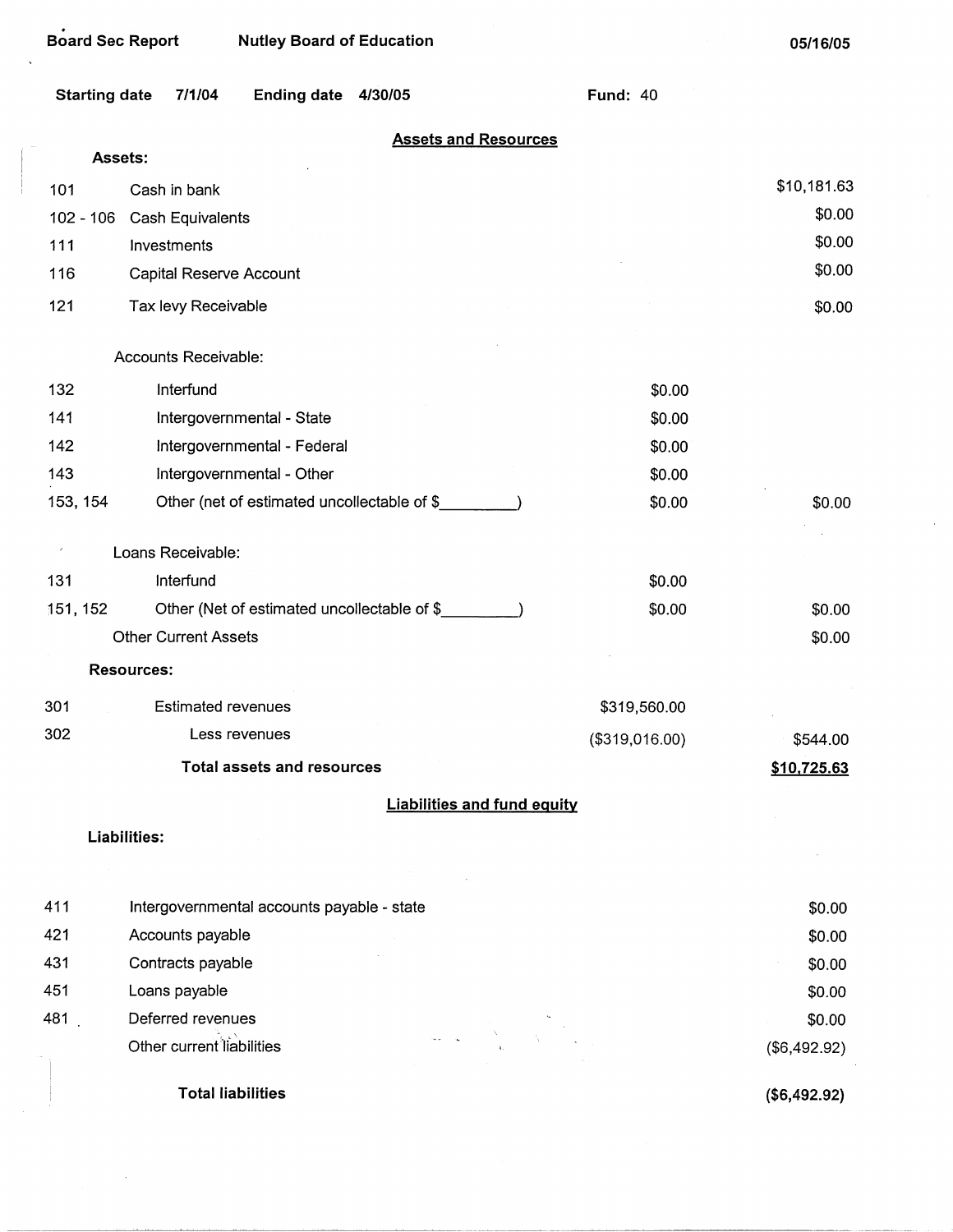| <b>Starting date</b> | 7/1/04<br><b>Ending date</b>                    | 4/30/05                                                |                 | <b>Fund: 40</b> |                    |
|----------------------|-------------------------------------------------|--------------------------------------------------------|-----------------|-----------------|--------------------|
| <b>Fund Balance:</b> |                                                 |                                                        |                 |                 |                    |
| Appropriated:        |                                                 |                                                        |                 |                 |                    |
| 753,754              | Reserve for encumbrances                        |                                                        |                 | \$10,725.00     |                    |
| 761                  | Capital reserve account - July                  |                                                        |                 | \$0.00          |                    |
| 604                  | Add: Increase in capital reserve                |                                                        |                 | \$0.00          |                    |
| 307                  |                                                 | Less: Budgeted w/d from capital reserve eligible costs |                 | \$0.00          |                    |
| 309                  |                                                 | Less: Budgeted w/d from capital reserve excess costs   |                 | \$0.00          | \$0.00             |
| 762                  | Adult education programs                        |                                                        |                 | \$0.00          |                    |
| 751,752,76x          | Other reserves                                  |                                                        |                 | \$0.00          |                    |
| 601                  | Appropriations                                  |                                                        | \$319,560.00    |                 |                    |
| 602                  | Less: Expenditures                              | (\$308,835.25)                                         |                 |                 |                    |
|                      | Encumbrances                                    | (\$10,725.00)                                          | (\$319,560.25)  | (\$0.25)        |                    |
|                      | Total appropriated                              |                                                        |                 | \$10,724.75     |                    |
| Unappropriated:      |                                                 |                                                        |                 |                 |                    |
| 770                  | Fund balance, July 1                            |                                                        |                 | \$6,493.30      |                    |
| 303                  | <b>Budgeted fund balance</b>                    |                                                        |                 | \$0.00          |                    |
|                      | Total fund balance                              |                                                        |                 |                 | \$17,218.05        |
|                      | Total liabilities and fund equity               |                                                        |                 |                 | <u>\$10,725.13</u> |
|                      | <b>Recapitulation of Budgeted Fund Balance:</b> |                                                        |                 |                 |                    |
|                      |                                                 |                                                        | <b>Budgeted</b> | <b>Actual</b>   | Variance           |
| Appropriations       |                                                 |                                                        | \$319,560.00    | \$319,560.25    | (\$0.25)           |
| Revenues             |                                                 |                                                        | (\$319,560.00)  | (\$319,016.00)  | (\$544.00)         |
| Subtotal             |                                                 |                                                        | \$0.00          | \$544.25        | (\$544.25)         |
|                      | Change in capital reserve account:              |                                                        |                 |                 |                    |
|                      | Plus - Increase in reserve                      |                                                        | \$0.00          | \$0.00          | \$0.00             |
|                      | Less - Withdrawal from reserve                  |                                                        | \$0.00          | \$0.00          |                    |
| Subtotal             |                                                 |                                                        | \$0.00          | \$544.25        | (\$544.25)         |
|                      | Less: Adjustment for prior year                 |                                                        | \$0.00          | \$0.00          |                    |
|                      | Budgeted fund balance                           |                                                        | \$0.00          | \$544.25        | (\$544.25)         |

Prepared and submitted by :<br>Board Secretary

**Board Sec Report Nutley Board of Education** 

 $\frac{6}{100}$ 

**05/16/05** 

 $\mathsf{Date}$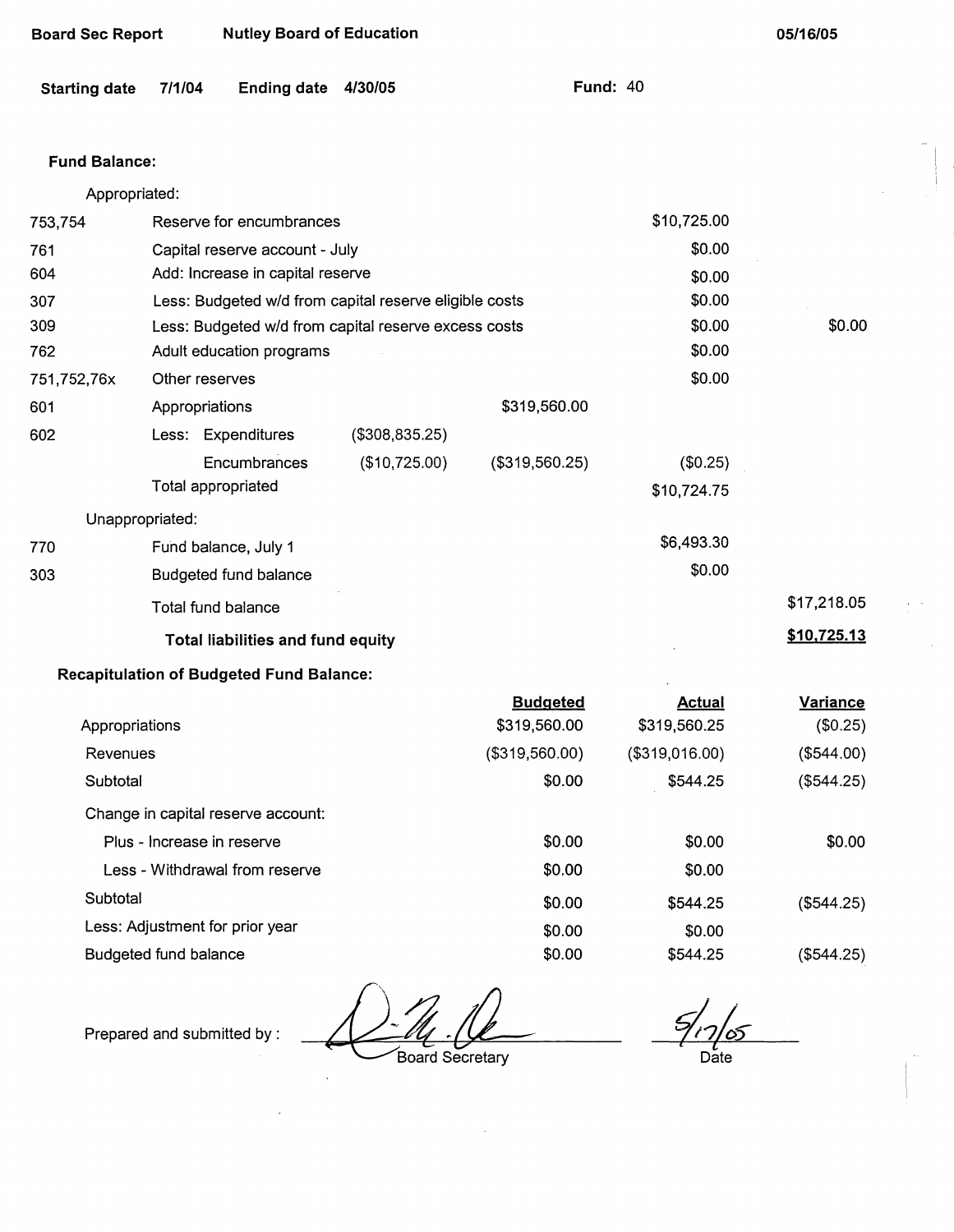i

| <b>Starting date</b> | 7/1/04                      | Ending date 4/30/05                         |                                    | <b>Fund: 50</b>  |                  |
|----------------------|-----------------------------|---------------------------------------------|------------------------------------|------------------|------------------|
|                      | Assets:                     |                                             | <b>Assets and Resources</b>        |                  |                  |
| 101                  | Cash in bank                |                                             |                                    |                  | (\$25,867.43)    |
| $102 - 106$          | Cash Equivalents            |                                             |                                    |                  | \$150.00         |
| 111                  | Investments                 |                                             |                                    |                  | \$0.00           |
| 116                  | Capital Reserve Account     |                                             |                                    |                  | \$0.00           |
|                      |                             |                                             |                                    |                  |                  |
| 121                  | Tax levy Receivable         |                                             |                                    |                  | \$0.00           |
|                      | Accounts Receivable:        |                                             |                                    |                  |                  |
| 132                  | Interfund                   |                                             |                                    | \$0.00           |                  |
| 141                  |                             | Intergovernmental - State                   |                                    | \$0.00           |                  |
| 142                  |                             | Intergovernmental - Federal                 |                                    | \$0.00           |                  |
| 143                  |                             | Intergovernmental - Other                   |                                    | \$0.00           |                  |
| 153, 154             |                             | Other (net of estimated uncollectable of \$ |                                    | \$0.00           | \$0.00           |
|                      | Loans Receivable:           |                                             |                                    |                  |                  |
| 131                  | Interfund                   |                                             |                                    | \$0.00           |                  |
| 151, 152             |                             | Other (Net of estimated uncollectable of \$ |                                    | \$0.00           | \$0.00           |
|                      | <b>Other Current Assets</b> |                                             |                                    |                  | \$17,186.29      |
|                      | <b>Resources:</b>           |                                             |                                    |                  |                  |
| 301                  | <b>Estimated revenues</b>   |                                             |                                    | \$0.00           |                  |
| 302                  |                             | Less revenues                               |                                    | $(\$650,278.35)$ | (\$650, 278.35)  |
|                      |                             | <b>Total assets and resources</b>           |                                    |                  | ( \$658, 809.49) |
|                      |                             |                                             | <b>Liabilities and fund equity</b> |                  |                  |
|                      | Liabilities:                |                                             |                                    |                  |                  |
| 101                  | Cash in bank                |                                             |                                    |                  | (\$25,867.43)    |
| 411                  |                             | Intergovernmental accounts payable - state  |                                    |                  | \$0.00           |
| 421                  | Accounts payable            |                                             |                                    |                  | \$0.00           |
| 431                  | Contracts payable           |                                             |                                    |                  | \$0.00           |
| 451                  | Loans payable               |                                             |                                    |                  | \$0.00           |
| 481                  | Deferred revenues           |                                             |                                    |                  | \$4,051.52       |
|                      | Other current liabilities   |                                             |                                    |                  | \$29,040.42      |
|                      | <b>Total liabilities</b>    |                                             |                                    |                  | \$33,091.94      |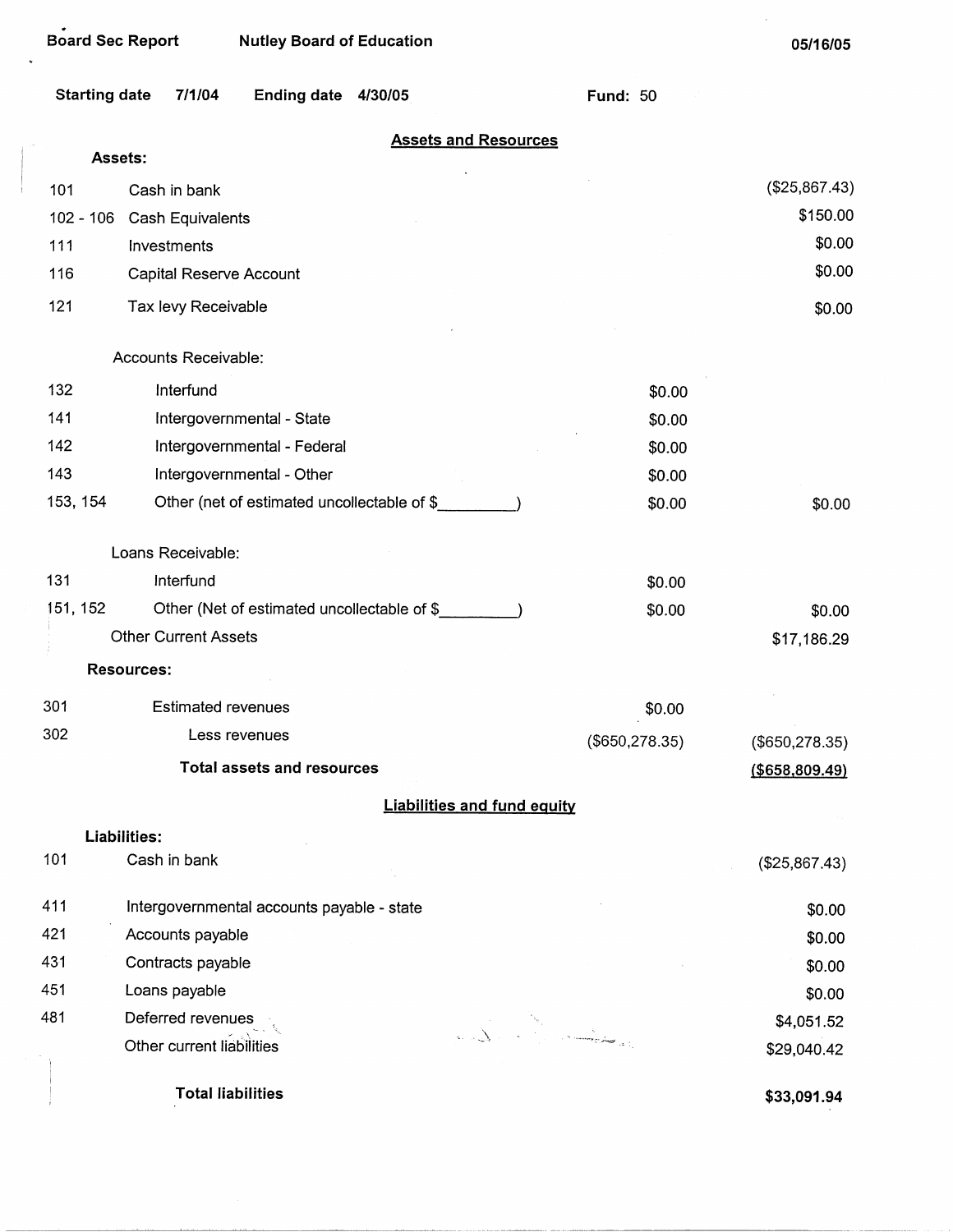| <b>Starting date</b> | 7/1/04                                                 | Ending date 4/30/05 |                 | <b>Fund: 50</b> |                  |
|----------------------|--------------------------------------------------------|---------------------|-----------------|-----------------|------------------|
| <b>Fund Balance:</b> |                                                        |                     |                 |                 |                  |
| Appropriated:        |                                                        |                     |                 |                 |                  |
| 753,754              | Reserve for encumbrances                               |                     |                 | \$116,560.08    |                  |
| 761                  | Capital reserve account - July                         |                     |                 | \$0.00          |                  |
| 604                  | Add: Increase in capital reserve                       |                     |                 | \$0.00          |                  |
| 307                  | Less: Budgeted w/d from capital reserve eligible costs |                     |                 | \$0.00          |                  |
| 309                  | Less: Budgeted w/d from capital reserve excess costs   |                     |                 | \$0.00          | \$0.00           |
| 762                  | Adult education programs                               |                     |                 | \$0.00          |                  |
| 751,752,76x          | Other reserves                                         |                     |                 | \$0.00          |                  |
| 601                  | Appropriations                                         |                     | \$317.50        |                 |                  |
| 602                  | Less: Expenditures                                     | (\$691,901.43)      |                 |                 |                  |
|                      | Encumbrances                                           | (\$116,877.58)      | (\$808,779.01)  | (\$808,461.51)  |                  |
|                      | Total appropriated                                     |                     |                 | (\$691,901.43)  |                  |
| Unappropriated:      |                                                        |                     |                 |                 |                  |
| 770                  | Fund balance, July 1                                   |                     |                 | \$0.00          |                  |
| 303                  | Budgeted fund balance                                  |                     |                 | \$0.00          |                  |
|                      | Total fund balance                                     |                     |                 |                 | (\$691,901.43)   |
|                      | <b>Total liabilities and fund equity</b>               |                     |                 |                 | ( \$658, 809.49) |
|                      | <b>Recapitulation of Budgeted Fund Balance:</b>        |                     |                 |                 |                  |
|                      |                                                        |                     | <b>Budgeted</b> | <b>Actual</b>   | <b>Variance</b>  |
| Appropriations       |                                                        |                     | \$317.50        | \$808,779.01    | (\$808,461.51)   |
| Revenues             |                                                        |                     | \$0.00          | (\$650, 278.35) | \$650,278.35     |
| Subtotal             |                                                        |                     | \$317.50        | \$158,500.66    | (\$158, 183.16)  |
|                      | Change in capital reserve account:                     |                     |                 |                 |                  |
|                      | Plus - Increase in reserve                             |                     | \$0.00          | \$0.00          | \$0.00           |
|                      | Less - Withdrawal from reserve                         |                     | \$0.00          | \$0.00          |                  |

Subtotal

Less: Adjustment for prior year

Board Sec Report Nutley Board of Education

Budgeted fund balance

Prepared and submitted by :

Board Secretary

\$317.50 (\$317.50) \$0.00

 $\frac{5}{\frac{1}{2}}$  bate

(\$158,183.16)

(\$158,183.16)

**05/16/05** 

\$158,500.66 (\$317.50) \$158,183.16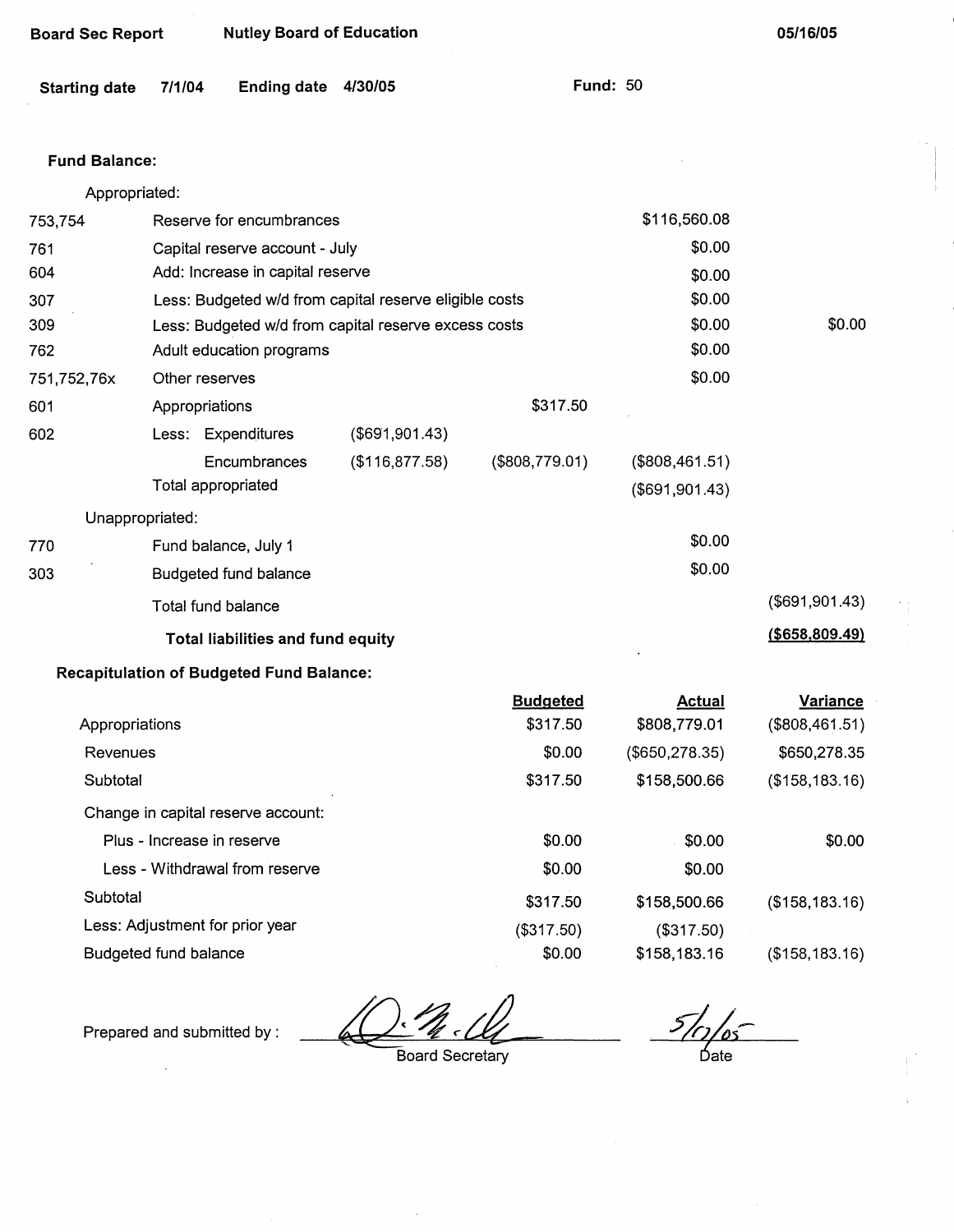| <b>Board Sec Report</b> |                             | <b>Nutley Board of Education</b>            |         |                                    |                 | 05/16/05         |
|-------------------------|-----------------------------|---------------------------------------------|---------|------------------------------------|-----------------|------------------|
| <b>Starting date</b>    | 7/1/04                      | <b>Ending date</b>                          | 4/30/05 |                                    | <b>Fund: 55</b> |                  |
|                         | Assets:                     |                                             |         | <b>Assets and Resources</b>        |                 |                  |
| 101                     | Cash in bank                |                                             |         |                                    |                 | \$155,828.68     |
| $102 - 106$             | Cash Equivalents            |                                             |         |                                    |                 | \$500.00         |
| 111                     | Investments                 |                                             |         |                                    |                 | \$0.00           |
| 116                     | Capital Reserve Account     |                                             |         |                                    |                 | \$0.00           |
| 121                     | Tax levy Receivable         |                                             |         |                                    |                 | \$0.00           |
|                         | Accounts Receivable:        |                                             |         |                                    |                 |                  |
| 132                     | Interfund                   |                                             |         |                                    | \$38,836.94     |                  |
| 141                     |                             | Intergovernmental - State                   |         |                                    | \$0.00          |                  |
| 142                     |                             | Intergovernmental - Federal                 |         |                                    | \$0.00          |                  |
| 143                     |                             | Intergovernmental - Other                   |         |                                    | \$0.00          |                  |
| 153, 154                |                             | Other (net of estimated uncollectable of \$ |         |                                    | \$0.00          | \$38,836.94      |
|                         | Loans Receivable:           |                                             |         |                                    |                 |                  |
| 131                     | Interfund                   |                                             |         |                                    | \$0.00          |                  |
| 151, 152                |                             | Other (Net of estimated uncollectable of \$ |         |                                    | \$0.00          | \$0.00           |
|                         | <b>Other Current Assets</b> |                                             |         |                                    |                 | \$0.00           |
|                         | <b>Resources:</b>           |                                             |         |                                    |                 |                  |
| 301                     | <b>Estimated revenues</b>   |                                             |         |                                    | \$0.00          |                  |
| 302                     |                             | Less revenues                               |         |                                    | (\$541, 242.25) | $(\$541,242.25)$ |
|                         |                             | <b>Total assets and resources</b>           |         |                                    |                 | ( \$346,076.63)  |
|                         |                             |                                             |         | <b>Liabilities and fund equity</b> |                 |                  |
|                         | Liabilities:                |                                             |         |                                    |                 |                  |
| 411                     |                             | Intergovernmental accounts payable - state  |         |                                    |                 | \$0.00           |
| 421                     | Accounts payable            |                                             |         |                                    |                 | \$0.00           |
| 431                     | Contracts payable           |                                             |         |                                    |                 | \$0.00           |
| 451                     | Loans payable               |                                             |         |                                    |                 | \$0.00           |
| 481                     | Deferred revenues           |                                             |         |                                    |                 | \$0.00           |
|                         | Other current liabilities   |                                             |         |                                    |                 | \$241,993.34     |

**Total liabilities** 

.,

**\$241,993.34**